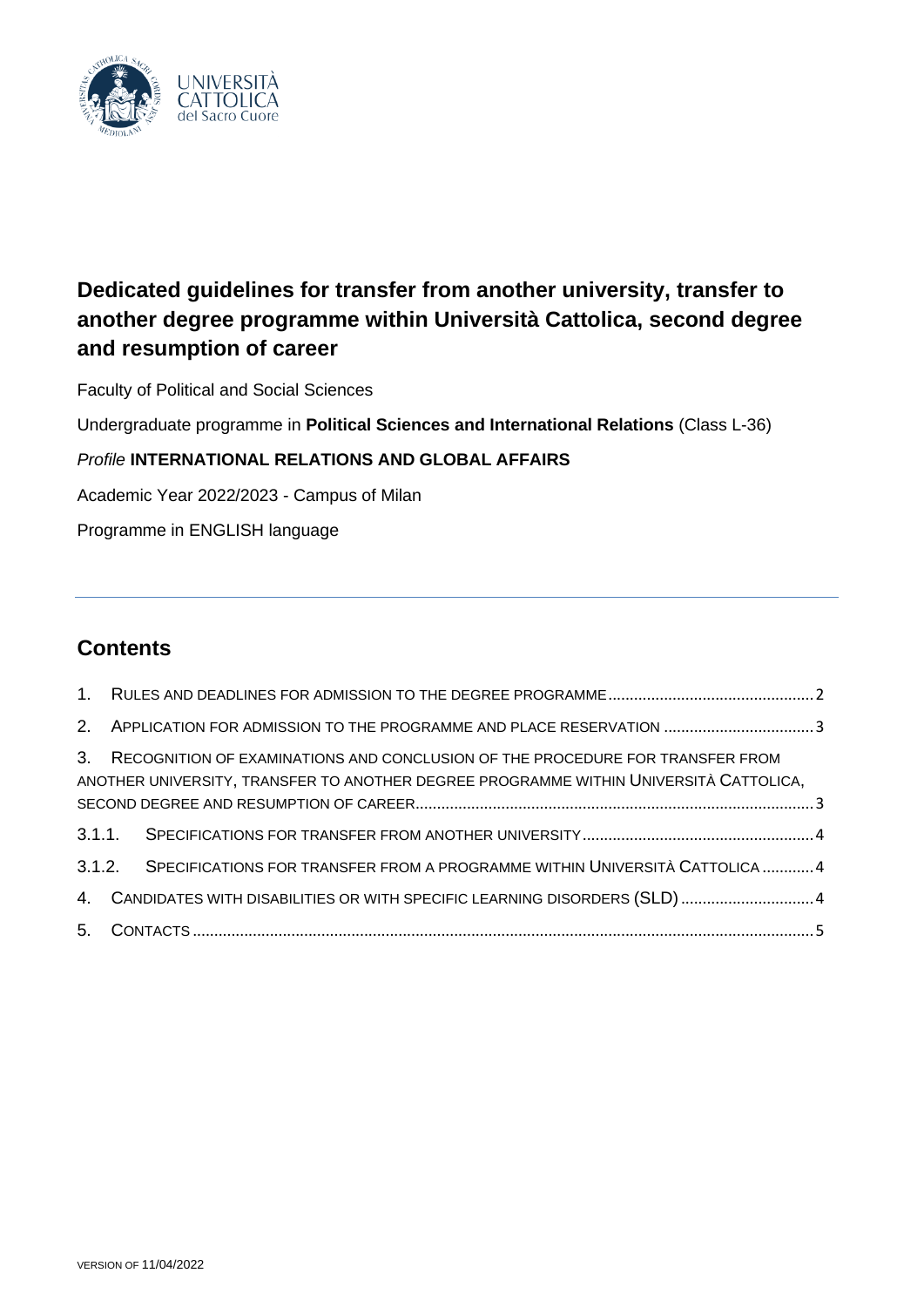

### <span id="page-1-0"></span>**1. RULES AND DEADLINES FOR ADMISSION TO THE DEGREE PROGRAMME**

It is possible to transfer to Università Cattolica from another university, transfer to a programme within Università Cattolica, enrol in a second degree programme, resume an interrupted university career, by applying for a degree programme at or below the level of the programme of origin, **from 04 April 2022 to 14 September 2022.**

Admission to the **International relations and global affairs** profile for the undergraduate degree programme in Political Sciences and International Relations is based on a **merit list**, after passing an **admission test**. The timetable for registration for the test and for the publication of the ranking list is set out in the following table:

| <b>SESSION*</b>       | Period for registration for the<br><b>ADMISSION test**</b> | <b>ADMISSION</b><br><b>TEST SESSION</b> | <b>PUBLICATION</b><br><b>DATES OF THE</b><br><b>RANKING LIST</b> | <b>Place</b><br><b>RESERVATION</b> |
|-----------------------|------------------------------------------------------------|-----------------------------------------|------------------------------------------------------------------|------------------------------------|
| 1ST<br><b>SESSION</b> | From 15.00 on 04 April 2022<br>23:59 on 11 May 2022        | 19 May 2022                             | 30 May 2022                                                      | 02 June 2022                       |
| 2ND<br><b>SESSION</b> | From 15.00 on 20 June 2022<br>23:59 on 11 July 2022        | 18 - 19 July 2022                       | 26 July 2022                                                     | 31 July 2022                       |
| 3RD<br><b>SESSION</b> | From 15.00 on 02 August 2022<br>23:59 on 14 September 2022 | $22 - 23$<br>September 2022             | 30 September<br>2022                                             | 03 October 2022                    |

*\* Admission tests and rankings, in the sessions following the first, are only carried out if there are still places available for the 1st and/or 2nd year (see section 7).*

*\*\* Candidates with disabilities or specific learning disorders (SLD) should check the deadlines in section 6.*

For more information about the admission test and the admission rankings, please refer to the **Course Admission Procedures** at the following [link:](https://www.unicatt.it/corsi/international-relations-and-global-affairs-irga-milano-admissions-and-enrolment)

[https://www.unicatt.it/corsi/international-relations-and-global-affairs-irga-milano-admissions-and](https://www.unicatt.it/corsi/international-relations-and-global-affairs-irga-milano-admissions-and-enrolment)[enrolment](https://www.unicatt.it/corsi/international-relations-and-global-affairs-irga-milano-admissions-and-enrolment)

Candidates with validated examinations totalling 50 ECTS or more are exempt from the admission test. Such candidates may apply by **15 November 2022**.

Transfers from other universities, transfers to other degree programmes within Università Cattolica, second degrees or resumption of careers, including **Italian degree programmes taught in English,** are also accepted.

*Table 1*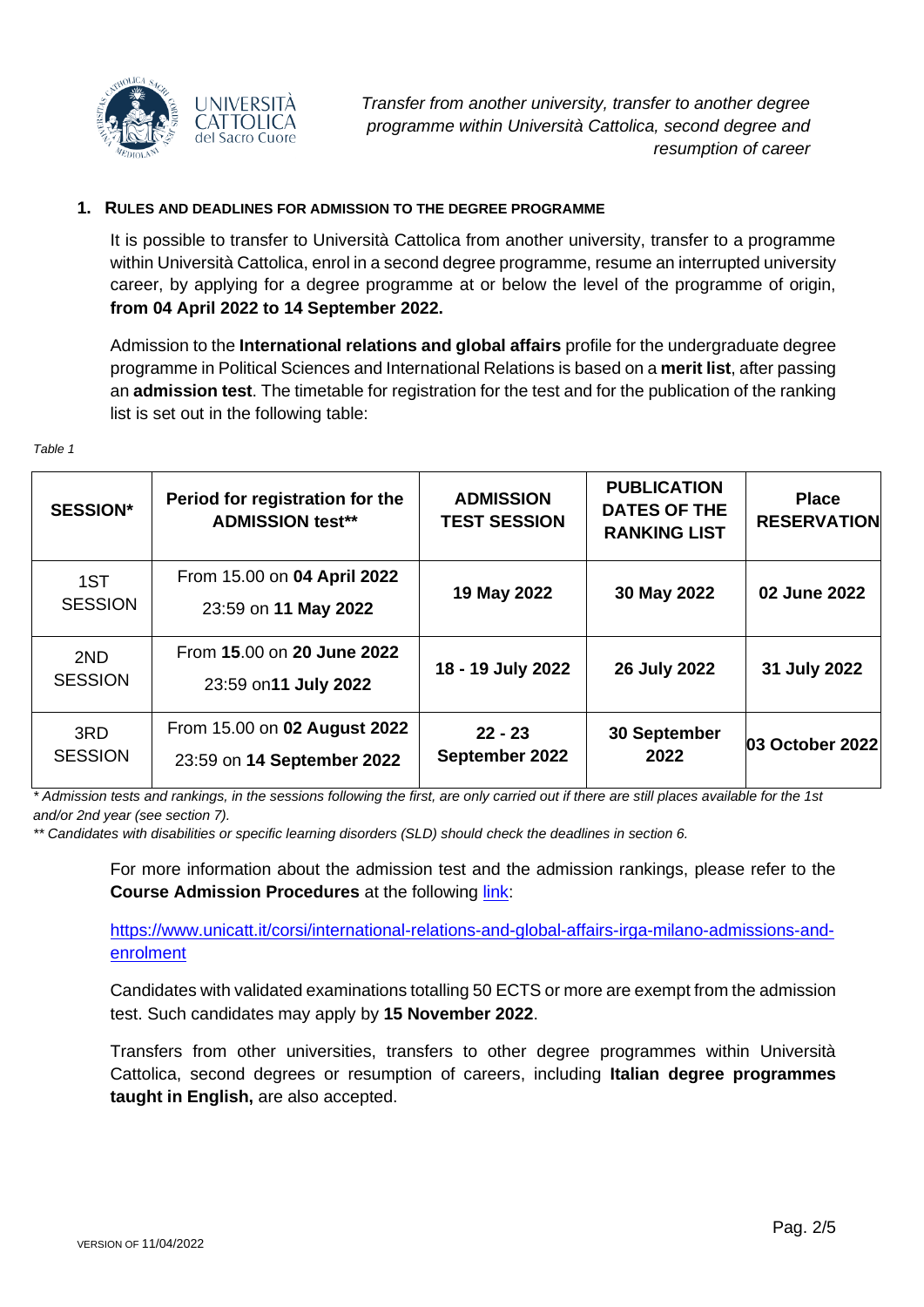

#### <span id="page-2-0"></span>**2. APPLICATION FOR ADMISSION TO THE PROGRAMME AND PLACE RESERVATION**

To submit an application (application for admission) to the **International relations and global affairs** profile, you must use the [Enrolment Portal](https://iscrizioni.unicatt.it/iscrizioni).

Once you have passed the admission test and have been admitted to the ranking list or have obtained at least 50 validated ECTS for exemption from the test, you must submit the Application Form and the receipts for the payments made to reserve your place (first instalment of university fees and secretarial fees) via the Enrolment Portal.

The place is reserved when the documentation submitted is validated by the Student Services Centre.

**Applications from candidates eligible for the programme will be accepted until all places have been filled.**

**There are:**

- **75 places available in the first year, 55 of which are reserved for candidates with foreign qualifications** (considering both first year enrolments and enrolments following transfer from another university, change of programme within the Università Cattolica, second degree or resumption of career)
- **10 places available in the 2nd year**
- **9 places available in the 3rd year**

# **Applications from candidates eligible for the 1st year will be accepted in chronological order until all places have been filled.**

**ATTENTION:** If there are no more places available for the year in question, candidates may be offered a reserve place in the lower year of the programme with available places, until all the places available have been filled.

To find out how to use the Enrolment Portal, please see the Enrolment Portal Guides at the following links:

- Transfer from another university**:** [https://studenticattolica.unicatt.it/studenti-corsi-e](https://studenticattolica.unicatt.it/studenti-corsi-e-carriera-trasferimenti)[carriera-trasferimenti](https://studenticattolica.unicatt.it/studenti-corsi-e-carriera-trasferimenti)
- Transfer to another degree programme within Università Cattolica [https://studenticattolica.unicatt.it/studenti-corsi-e-carriera-passaggio-interno-di-corso-di](https://studenticattolica.unicatt.it/studenti-corsi-e-carriera-passaggio-interno-di-corso-di-laurea)[laurea](https://studenticattolica.unicatt.it/studenti-corsi-e-carriera-passaggio-interno-di-corso-di-laurea)
- Second degree and career resumption [https://studenticattolica.unicatt.it/studenti-corsi-e](https://studenticattolica.unicatt.it/studenti-corsi-e-carriera-seconde-lauree-ripresa-carriera)[carriera-seconde-lauree-ripresa-carriera](https://studenticattolica.unicatt.it/studenti-corsi-e-carriera-seconde-lauree-ripresa-carriera)

# <span id="page-2-1"></span>**3. RECOGNITION OF EXAMINATIONS AND CONCLUSION OF THE PROCEDURE FOR TRANSFER FROM ANOTHER UNIVERSITY, TRANSFER TO ANOTHER DEGREE PROGRAMME WITHIN UNIVERSITÀ CATTOLICA, SECOND DEGREE AND RESUMPTION OF CAREER**

After reserving the place, the competent teaching structure evaluates the previous university career for the purpose of recognising exams for the new degree programme. The Student Services Centre communicates the outcome of the assessment (Letter of Decision) in the Enrolment Portal. The Letter of Decision indicates the year of admission and the examinations validated.

For the admission to the years following the first, are required: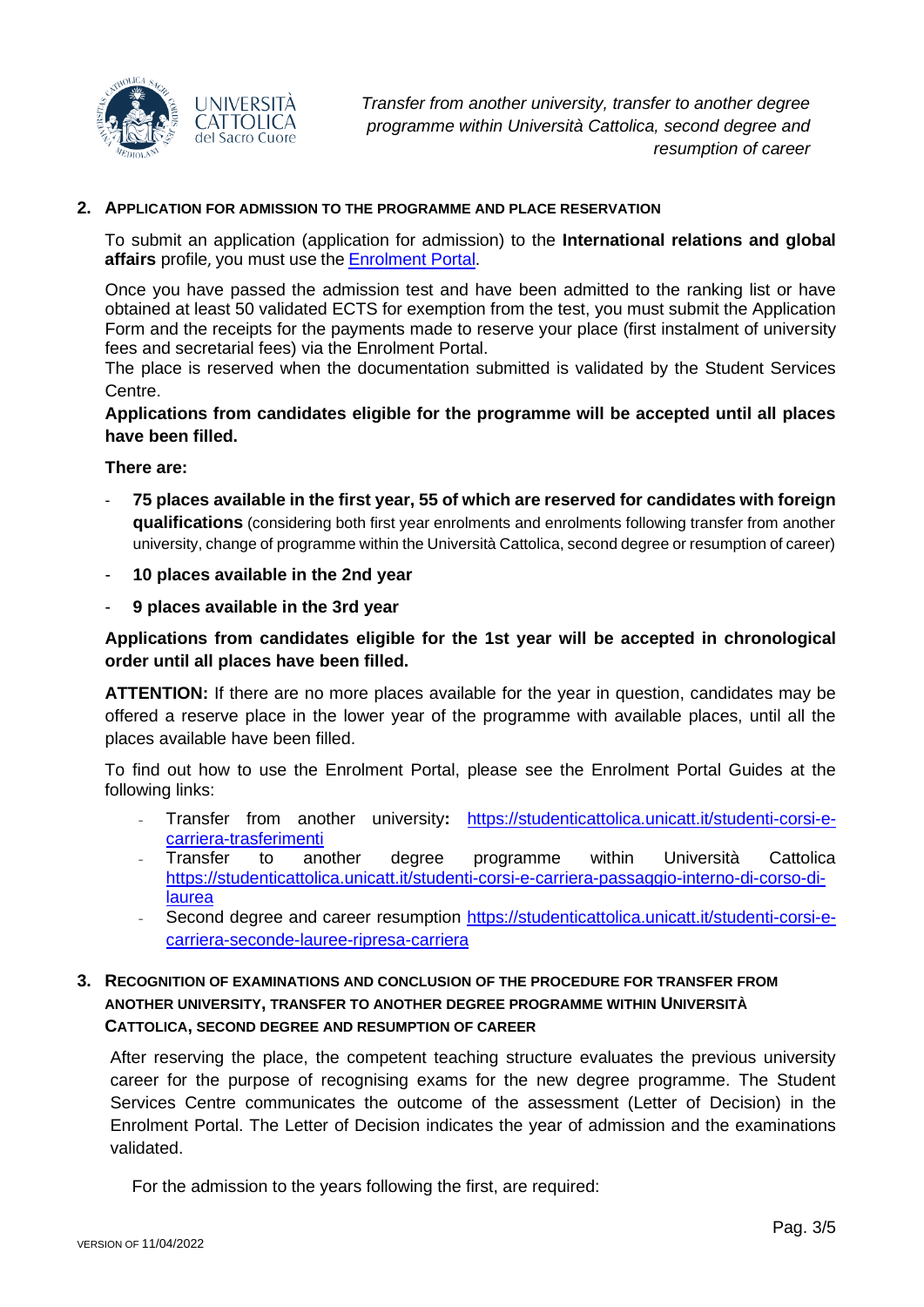

*Transfer from another university, transfer to another degree programme within Università Cattolica, second degree and resumption of career*

- At least 30 ECTS validated for admission to the 2nd year of the programme;
- At least 60 ECTS validated and the enrolment for at least 2 years as students in a programme for admission to the 3rd year of the programme.

Candidates admitted to a year subsequent to the first year are obliged to sit all the examinations included in the study plan, including any untaken/validated examinations relating to years prior to the year of enrolment.

Applicants with a foreign diploma or foreign academic background should view the procedures at <https://international.unicatt.it/> and contact the International Admissions Office [\(international.admissions@unicatt.it\)](mailto:international.admissions@unicatt.it) in time to activate the procedures of the Course Enrolment Portal.

Further specific instructions for transferring from another university and changing programme within Università Cattolica are given below.

# **3.1.1. SPECIFICATIONS FOR TRANSFER FROM ANOTHER UNIVERSITY**

<span id="page-3-0"></span>After reserving a place, it is possible to sit further examinations until the start of the transfer procedure at the university of origin. It is recommended to respect the deadlines set by both universities.

**The competent teaching structure will assess the examinations taken and recorded only after receiving the Leave of Absence form from the university of origin.**

### <span id="page-3-1"></span>**3.1.2.SPECIFICATIONS FOR TRANSFER FROM A PROGRAMME WITHIN UNIVERSITÀ CATTOLICA**

After reserving a place, it is possible to take other examinations on the programme of origin until the start of the transfer procedure, which is done by clicking the "Proceed with transfer" button in the Enrolment Portal.

**The competent teaching structure will only assess examinations that have been taken and recorded up to the start of the Transfer procedure.**

### <span id="page-3-2"></span>**4. CANDIDATES WITH DISABILITIES OR WITH SPECIFIC LEARNING DISORDERS (SLD)**

Candidates with disabilities or with specific learning disorders (SLD) are required to

- 1. upload in the appropriate section of the profile in the Enrolment Portal, the disability report or certificate relating to SLD;
- 2. send, if they intend to request compensatory measures for verification, an email to [segreteria.disabili@unicatt.it](mailto:segreteria.disabili@unicatt.it) or [segreteria.dsa@unicatt.it](mailto:segreteria.dsa@unicatt.it) **by the dates indicated below,** enclosing the "Form requesting compensatory measures and authorisation to process data for candidates with disabilities or Specific Learning Disorders (SLD)" which can be downloaded **[here](https://studenticattolica.unicatt.it/disabilita-e-dsa-prove-di-ammissione-vpi-e-ofa)** and also available in the "Ammissione e iscrizione" (Admission and enrolment) section of the programme page.